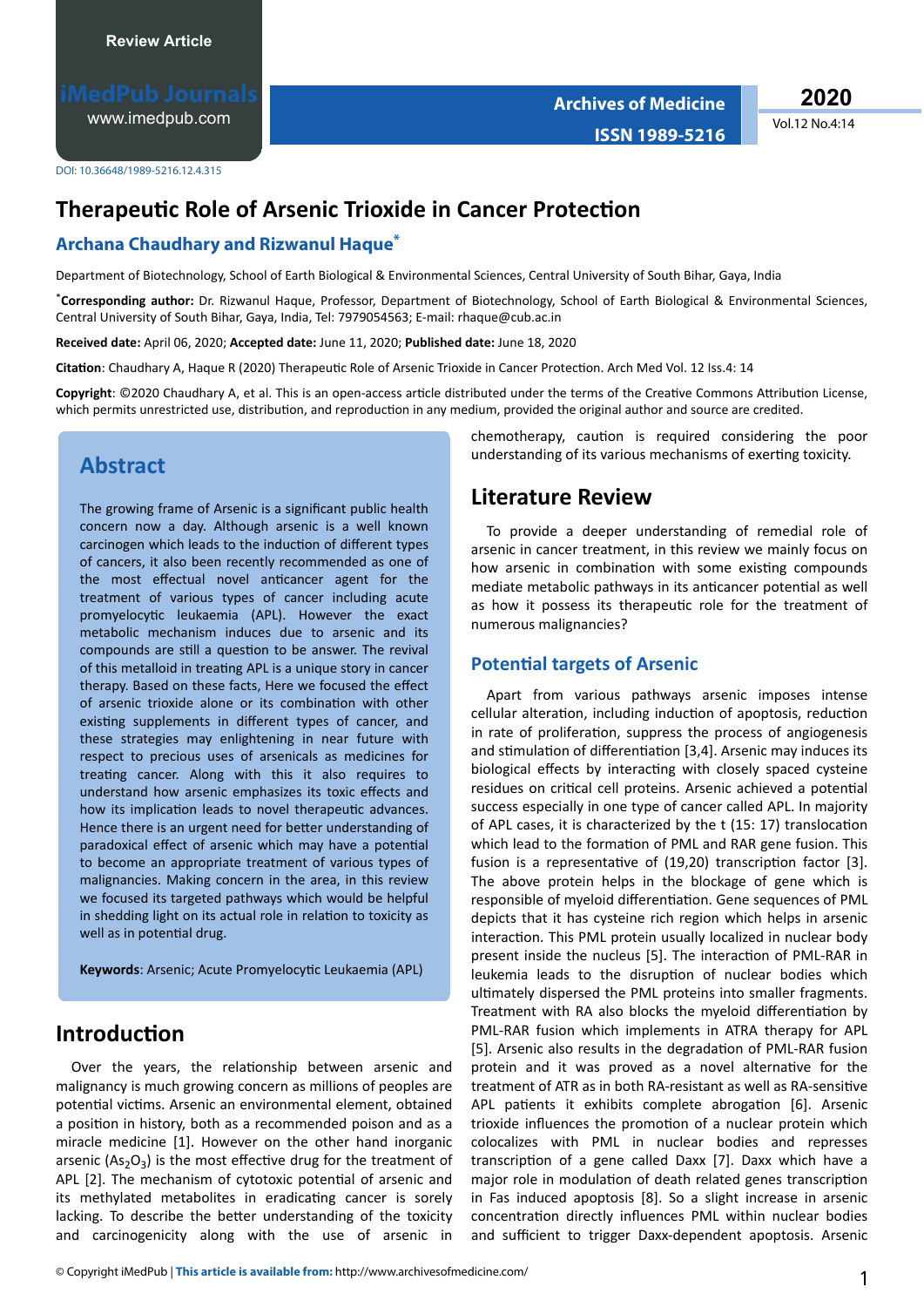**ISSN 1989-5216** Vol.12 No.4:14

and its compounds also affects the covalent modification of PML with SUMO-1 which is a ubiquitin like protein, so it involves in the augmentation of PML-containing nuclear bodies in the nucleus therefore it plays a lead role in proapoptotic signal transduction [9]. Hence an increasing dose of arsenic increases the SUMO-1 modification of PML-RAR and ultimately leads to apoptosis.

## **Response of Arsenic on cellular signaling pathways**

Researchers around the country already reported that arsenic involve in pro-apoptotic pathways in several malignant cell lines that may be dependent on PML and P53. Arsenic trioxide upregulates the P53 expression in MBC-1, a B-cell lymphoma gastric cancer cells, which leads to apoptosis fallowed by caspase activation [10-12]. In human T-cell lymphotropic virus type 1 infected cells the increasing dose of arsenic trioxide results in the accumulation of P53, G1 phase arrest, increases the level of Cip1/p21 and p27KIP1, dephosphorylating of retinoblastoma protein and eventually leads to accumulation of P53 which induces apoptosis [13,14]. In human fibroblast cells, arsenite leads to the double strand breaks which also results in phosphorylation or upregulation of P53, so it also assist the increase in expression of P53 downstream proteins (P21 and others) [15,16]. Reports suggests that a arsenic treatment in certain extent insists P53 accumulation mainly due to the involvement of phosphatidylinositol-3-kinase related proteins, within an antaxia-telangiectasia mutated pathways [17-21] Bcl-2 have a major role in the regulation of arsenic mediated apoptosis, arsenic mainly upregulates p53, other growth arrest related genes and apoptosis while it cause downregulation of Bcl-2 in APL patients [22,23]. Arsenic modulates the binding of PML, Bax, p27KIP1 to nuclear bodies [3,24,25], along with PML containing cells, which synergistically move with IFNs (interferons) so that it prompt PML, to trigger cell death.

## *<u>Effects of Arsenic</u>*

It has been demonstrated that sodium arsenite increases the activity of mutagenic components such as, c-Fos and c-Jun which eventually leads to accelerate the transcription factor-AP-1 (DNA binding activity of activator protein-1), simultaneously this AP-1 activates the JNKs which have a major role in phosphorylation of many transcription factors and enhances the expression of immediate early genes [26,27]. Arsenic mainly activates JNKs pathway by directly inhibiting the constitutive JNK phosphatase. In human embryonic kidney cells arsenic compounds activates the JNK pathway by activating MEKK3and MEKK4 in other case without arsenic JNK activation requires activation of MEKK2 along with MEKK3 and MEKK4 [28]. Arsenic also influences the signaling pathways that are activated by increasing oxidative stress.

In bronchial epithelial cells, members of MAP kinase family which regulates the extra cellular signaling pathways also activates due to arsenic exposure [29,30]. Literature also describes that three PKC family isozymes arbitrates signal

transduction because of arsenite introduction in an epidermal cell lines which finally results in AP-1 activation [31]. So it is now almost clear that arsenic compounds have role in translocation of several PKC isoforms from cytosol to the plasma membrane, these enzymes mainly involves in mediating signal transduction and thus it may be use as a noble target for targeting biological effects of arsenic treatments. More discoveries are needed with specific inhibitors and dominant-negative mutant model helps in dissecting which MAP kinase proteins have major role in arsenic mediated action in particular cell types.

## **Tyrosine phosphatase**

These enzymes possess vicinal thiols and hence being a potential target site for arsenic related compounds. Tyrosine phosphatase is reported as a molecular target for the activity of arsenic [32]. Some experiments also govern that due to arsenic posphotyrosine level increases but this activation causes no changes in level of tyrosine phosphatase activity.

## **Role in apoptosis**

Arsenic trioxides have major role in caspases activation recent research on myeloma cells shows that caspases-9 is mainly activated in arsenic mediated apoptosis in combination with dexamethasone where as in neuroblastoma cell lines and in myeloid leukemia cells arsenic trioxides mediate apoptosis by activating caspases-3 the ultimate mechanism by which arsenic promotes apoptosis may be by inhibiting telomerase activity [33,34]. In NB4 cells arsenic trioxides resulted in downregulation of telomerase genes and its activity [35,36] this may be due to immediate response of arsenic-trioxide on transcription factors such as Sp1 and Myc.

## **Arsenic and ROS**

Arsenic and its related compounds disturb the natural oxidation and oxidative reduction equilibrium by regulating various pathways involves in multiple redox reactions with intimate oxidants and other cellular antioxidant systems. As arsenic have high affinity for thiol groups, proteins with approachable as well as firmly spaced thiol moieties with high thiol disulphide oxidation potentials may be redox sensitive and redox regulation distinctly mediates important cell functions. Arsenic exerts it's both therapeutic and toxic effects by targeting redox-sensitive enzyme and proteins [37]. Endogenous glutathione and thioredoxin plays a crucial role in regulating the redox signaling and thus protecting cells from damaging effects of arsenic studies also suggests that arsenic paradoxically shares many properties of tumor promotors as effects the several redox sensitive signaling molecules such as AP-1, P52, P21 as well as S-nitro thiols which results in the dysregulation of various cell signaling and gene expression [38].

## **Other cellular targets of arsenic**

Several reports suggests that arsenic below 10 micro molar concentration leads to the blockage of ligand binding to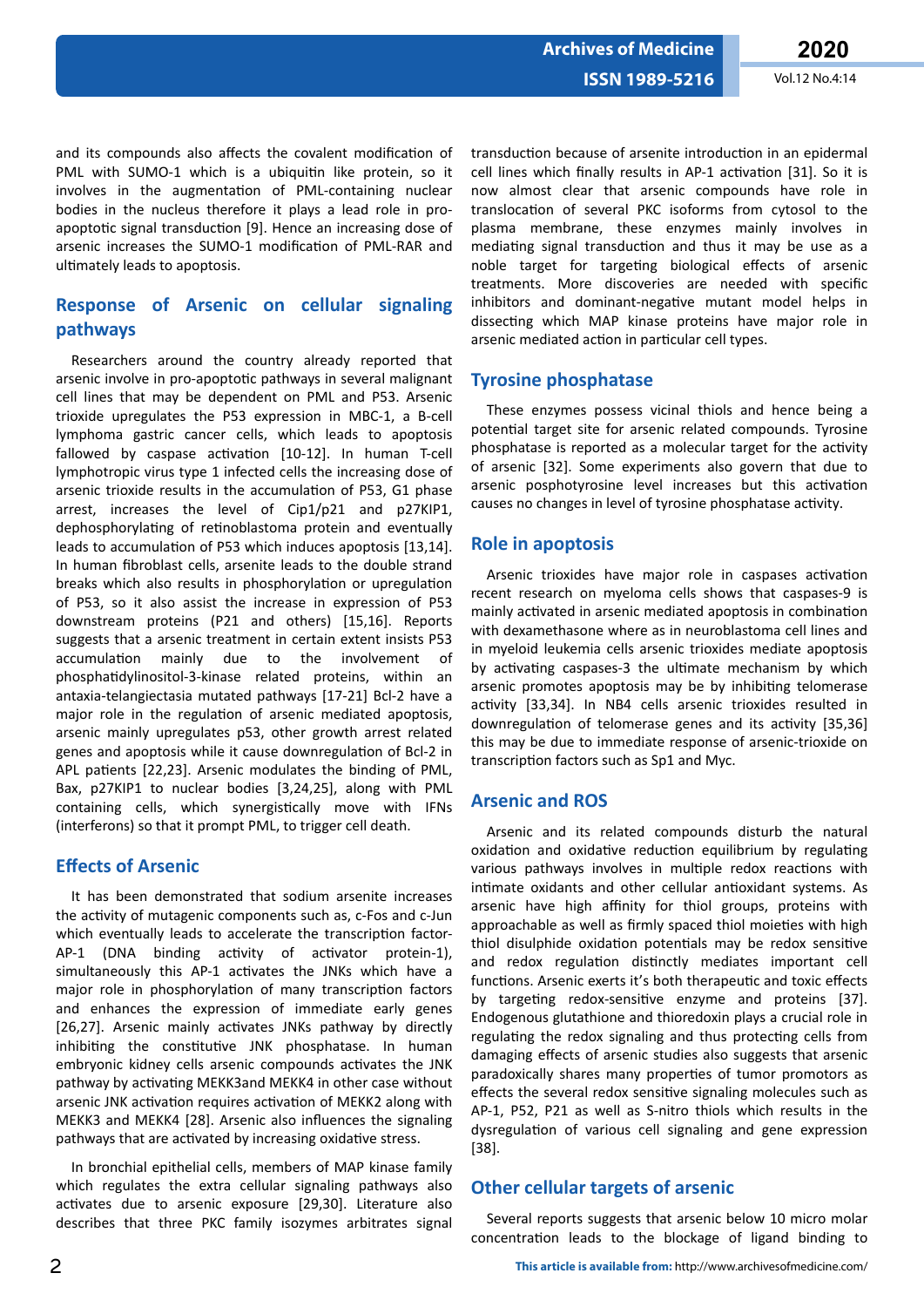Vol.12 No.4:14

glucocorticoid receptor in a region that contains a dithiol critical to proper ligand binding [39]. It also inhibits the interaction of estradiol and estrogen receptor. An arsenic compound also activates the estrogen receptor and therefore amplifies the estrogen-dependent genes. Studies also demonstrated that arsenic may acts as an environmental estrogen, as in many cell types including MCF-7 arsenic induces apoptosis, this activation also inhibited by a complete antiestrogen [40]. Arsenic also acts as an antiangiogenic [41] model by disrupting the reciprocal stimulatory loop between leukemic cells and endothelial cells [42]. It negatively affect the tumour cell growth by inhibiting angiogenesis. Due to high rate of sulfhydryl content in tubulin cytoskeleton has been reported as a potential cellular target for arsenic [43]. Pyruvate dehydrogenase was earlier reported as important molecular targets of arsenic trioxide which results in the decreased gluconeogenesis and hypoglycemia. Arsenic trioxide at 5micromolar directly inhibits the activity of pyruvate dehydrogenase in vitro.

#### **Synergist Effects of Arsenic with other Natural Compounds** <u>in</u> Cancer Protection

## **Colon cancer**

Arsenic in its inorganic form i.e., arsenic trioxide resist the activation of rapamycin: NF-kB (nuclear factor kappa-lightchain-enhancer of activated B cells) is a protein complex that controls transcription of DNA, cytokine production and cell survival, these inhibition ultimately leads to the blocking of phosphorylation as well as degradation of IkB-alpha in HCT-116 cells [44]. This arsenic induced hlocked phosphorylation of IkB-alpha leads to apoptosis induction in colon cancer and thus possesses its therapeutic role in cancer protection. Apart from this several reports demonstrated that the combinational therapy of arsenic trioxide and PI3K inhibitor LY294002 have a drastic role in tumor reduction in colon cancer cell lines [45].

## **Prostate cancer**

Arsenic basically inhibits Akt/mTOR signaling pathway which is an intracellular signaling pathway important in regulating the cell cycle [46]. Therefore, it is directly related to its anticancer approach by inhibiting the proliferation of PC-3 by downregulating the Hh signaling pathway and the antitumor effect was further enhanced by a classic Hh pathway inhibitor cyclopamine [47,48]. Researchers applied the synergistic therapy by combining ATO-mTOR inhibitor RAD001 which shows the induced apoptosis and autophagy rate in prostate cancer cells [49]. The induction in autophagy mediated cell death was basically linked by increased Beclin 1mRNAs stability [50,51]. So the combinational therapy of ATO-RAD001 shows much significant role in cancer suppression and tumor proliferation than monotherapy without any enhancement in weight loss.

This is the most common neoplasm of neck and head which is highly associated with poor prognosis, despite of large number of treatment options are available now days. Arsenic trioxide was reported as drug additive with radiotherapy and a platinum-based anti-neoplastic drug cisplatin (CDDP), these combinations are the most appropriate therapies for oral cancer [52-54]. Several reports demonstrated that ATO +dithithreitol (DTT) leads to the increased rate of proappoptotic molecules Bax and Bak and simultaneously reduce the Bcl-2 and p53 [55], which ultimately leads to the significant cell death of oral cancer cells.

## **Ovarian cancer**

If we talk about the rate of mortality then it is highest for ovarian cancer among all malignant tumours of female genital organs. ATO in combination with CDDP (Cisplatin a chemotherapy medication used to treat a number of cancers) proves to be much effective and it enhances the cytotoxic effect CDDP alone by many folds [56]. Many studies also notified that the effectiveness of ATO can be enhanced with buthionine sulfoximine and ascorbic acid by mediating GSH depletion and oxidative stress-related pathway in cell killing or antitumor induction [57,58].

## **Cervical cancer**

Cervical cancer is one of the most common cancer among females worldwide, which is generally treated with with radiotherapy and  $\mathsf{a}$ combined therapy chemotherapeutics, such as platinum-based drugs. ATO leads to the suppression of MMP-9 (Matrix metallopeptidase 9 which involves in the degradation of extracellular matrix) and thus this ATO mediated suppression decreases radiationaccelerated lung metastases [59]. Both in vitro and in vivo data depicts that ATO-radiation treatment shows more than expected beneficial role in anticancer effect on cervical cancer. Apart from this ATO also enhances the translocation of apoptotic regulators that is Bax protein and also increases the phosphorylation of Bcl-2, which ultimately leads to the activation of MAPKs as well as JNK pathways [60]. ROS has a major role in ATO-radiation-induced apoptosis [61]. Beside ATO the role of tetra arsenic oxide in exerting anticancer effects on cervical cancer cells has also been demonstrated. These oxides of arsenic in combination with CDDP leads to the maximum reduction of tumour growth specially in case of cervical cancer [62], this therapy also drastically increases the number of apoptotic cells and hence possess a novel anticancer role.

### **Breast cancer**

This type of cancer is one of the leading causes of cancer related deaths among females worldwide. According to various reports it has been proven that ATO leads to reduces the expression of DNA methyltransferase-1 and induce the expression of estrogen receptor alpha, whose expression has been recognized to increase disease-free survival and indicate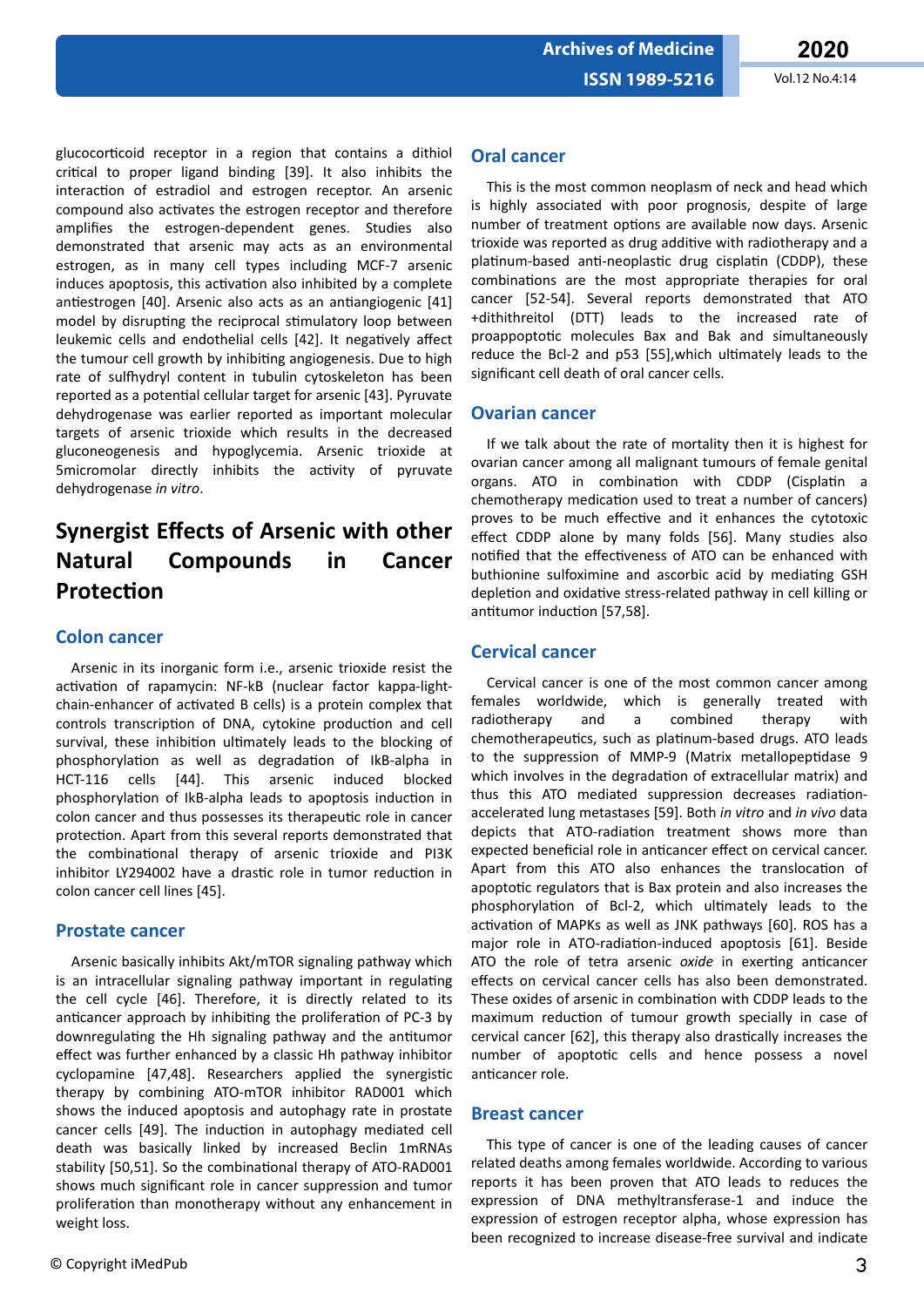Vol.12 No.4:14

an overall better prognosis [63]. Surprisingly ATO and antiestrogen tamoxifen (TAM) therapy effectively suppresses tumour growth of human breast cancer cell line MDA-MB-435 S both in vitro and in vivo [64]. Several reports demonstrated that ATO enhances the anticancer activity of rapamycin (a specific mTOR inhibitor) as well as enhances ATO-melatonininduced apoptosis in vivo [65]. Various plants growth regulators such as cotylenin A (CN-A) when applied after coincubation with ATO shows tremendous anticancer activity against breast cancer cells in vitro [66]. Other form of arsenic monomethylarsonous (MMaIII) and dimethylarsinous acid (DMA III) is more cytotoxic than ATO towards breast cancer.

#### **HCC**

Hepatocellular carcinoma (HCC) is the most common primary liver malignancy, and the sixth most common types of cancer worldwide. Sorafenib (mutikinase inhibitors) in combination with ATO leads to induced activation of Akt [67] or its downstream factors, including glycogen synthase kinase -3beta, mTOR, ribosomal protein S6 kinase, and eukaryotic translation initiation factors 4E binding protein and extent the survival rate of patient with advanced HCC [68]. ATO also enhances the anticancer potential of metformin, survivin mutant (T34A), shikonin and andrographolide in HCC cells [69].

#### **Lung cancer**

Lung cancer is known for the most common type of cancer worldwide. A nonsteroidal anti-inflammatory drug of the arylalkanoic acid like sulindic in combination with ATO leads to the induction of apoptosis in lung cell lines [70]. This synergistic approach of sulindic and ATO mainly targets mitochondrial pathway, the NF-kB pathways as well as also mediate p53-induced downregulation of survivin and hence leads to the induction of apoptosis in lung cancer cell lines [71]. Studies also demonstrated that ATO- sulindac combinational therapy induces augmentation of cytotoxicity in both human non-small cell lung cancer cell lines (A549) by mediating ROS-induced MAPK phosphorylation via c-jun NH2terminal kinase-dependent Bcl-xL phosphorylation [72]. Apart from this other structural analog of sulindac i.e., the nonselective cyclooxygenase inhibitors for example indomethacin was also depicts to intensify the arsenic persuaded cytotoxic outcome in A549 cells by arbitrating the exhilaration of ERK/or p38 MAPKs [73]. Recent studies also reported that the combination of fibroblast growth factor receptor (FGFR) inhibitor PD173074 and ATO suppresses tumour proliferation in lung squamous cell carcinoma (SCC)cell line SK-MES-1, here this therapy reduces FGFR1, Akt, Src.c-Raf and Erk by mediating proteasomal degradation [74]. ATO leads to ROS-mediated ER stress and mitochondrial dysfunction and ultimately leads to apoptosis in A549 cells, when it combines with resveratrol.

#### **Gastric cancer**

Anti-apoptotic drug such as ABT-737 which inhibit Bcl-2 as well as Bcl-XI when synergistically mix up with ATO leads to the

#### **Pancreatic cancer**

Studies reported that sesquiterpene lactone such as parthenolide from the medicinal herb feverfew, enhances apoptosis of human pancreatic cancer cell lines PANC-1 and BxPC-3 by mediating ROS generation and subsequent caspase activation [77]. ATO and parthenolide significantly reduces tumor proliferation rate in PANC-1cell line. Studies also governs that ATO alone have limited efficacy on cytotoxicity in pancreatic ductal adenocarcinoma because of the highcellular ROS scavenging activity [78].

#### Glioblastoma

Arsenic trioxide increases expression of death receptor 5 (DR5), a death receptor of tumor necrosis factor-related apoptosis inducing ligand (TRAIL) in human glioma cell lines [79]. The combination of ATO and TRAIL synergistically reduces the survival of glioma cells. Radiation therapy in combination with ATO positively regulates the autophagy effects in U118-MG cells by enhancing the mitotic arrest and modulating PI3K/Akt and ERK1/2 signalling pathways [80,81].

ATO induced apoptosis is markedly enhanced by using polyunsaturated fatty acid docosahexaenoic acid (DHA) in 12 different ATO- resistant solid tumour cell lines including breast, ovarian, colon, prostate, cervical and pancreatic cancer, without any toxic effect on normal skin fibroblasts, human microvascular endothelial cells and peripheral blood mononuclear cells derived from healthy donors [82].

### **Promyelocytic leukaemia (APL)**

Arsenic trioxide is a chemotherapy drug and is also called Trisenox or ATO. It is a treatment for a type of acute myeloid leukemia called Acute Promyelocytic Leukemia (APL). Researchers are also looking into it as a treatment for other types of cancer. Several reports suggested that arsenic trioxide in amalgamation with all trans retinoic acid resist the cells proliferation rate as well as also induces in vitro apoptosis in verities of cell types such hepatoma, breast cancer and lung cancer cells [83,84]. Apart from this Kryeziu et al. also reported that the combined treatment of erlotinib which is a selective EGFR inhibitor with ATO helps in accumulation of DNA damage by inhibiting EGFR-mediated DA double-strand break repair in mesothelioma, hepatocellular carcinoma, colorectal carcinoma, thyroid carcinoma and cervix carcinoma in vitro  $[85]$ .

## **Hematological Malignancies**

## Acute promyelocytic leukemia (APL)

Different reports demonstrated that the combinational therapy of As4S4 and As3+ induces the degradation of PML/RAR  $\alpha$  oncoproteins and subsequent apoptosis [86]. Other reports emphasized that the addition of ATRA-ATO leads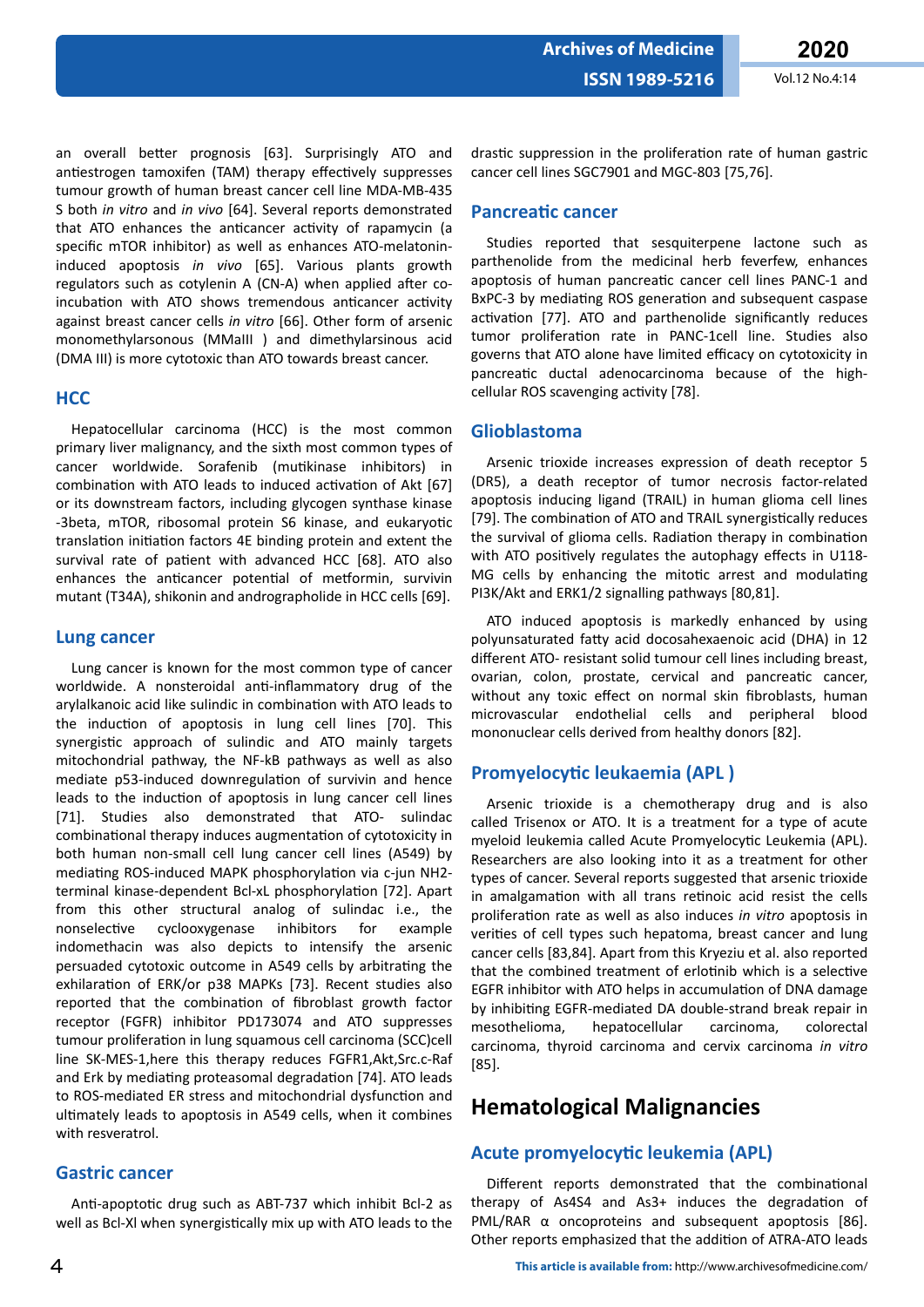Vol.12 No.4:14

to increased rate of differentiation of APL cells by inducing Src family kinase inhibitor PP2 [87]. ATO shows the antileukemic activity and this property of ATO is enhanced by the combination therapy with- granulocyte monocytes colony stimulation factor, a noncalcemic vitamin D analog 19-Nor-125 (OH)2D2,N- (beta-Elemene-13-yl)tryptophan methyl, Gefitiniba selective inhibitor of epidermal growth factor receptor (EGFR) gefitinib, and high-dose vitamin C (ascorbic acid), all of which enhance ATO-induced differentiation of APL cells  $[88-90]$ .

### Acute myeloid leukemia (AML)

When juvenile leukocytes are augmented in an early stage of differentiation this condition is defined as acute myeloid leukemia, which is a malignant disease of bone marrow. Reports suggested that mutation in FLT3 in any AML patient have shorter internal tandem duplication (FLT3-ITTD) and leads to the disease free survival [91,92]. Researchers demonstrated that the combined treatment of ATO and FLT3 specific inhibitor AG1296 induces apoptosis in FLT3-ITD -positive cells, but not in FLT3 wild type cells. Combination of ATRA+ATO exerts synergistic cytotoxicity against FLT3-ITD AML cells via coinhibition of FLT3 signaling pathways in many APL patients [93]. These combination also induces apoptosis of NPM1mutated AML cells by targeting nucleophosmin (NPMI) oncoprotein, whose mutation possibly represents a therapeutic targets because of high frequency in 30% AML [94]. BSO with ATO also represents anticancer effects by reducing ROS generation in AML cells [95]. In addition of BSO and ATO, dichloroacetate [96], azacytidine [97], rapamycin [98] and aclacinomycin A [99] induces apoptosis in AML cells.

## **Multiple myeloma (MM)**

In MM cell lines relevant doses of ascorbic acid decreases GSH levels and enhances ATO-mediated cell death [100]. ATO + melphalan + ascorbic acid is one of the attractive alternative for refractory MM patients [101]. Several proteasome inhibitors such as bortezomib (BOR) and carfilzomib along with this immunomodulatory drugs such as thalidomide, lenalidomide (LEN), pomalidomide have best effect in MM patient's survival rate [102]. Reports also given a clue that enhanced cytotoxicity of ATO-BOR is associated with augmented STAT3 inhibition, JNK activation and upregulation of Bim, p21, p27, p53 as well as downregulation of Bcl-2 [103]. ATO also leads to the upregulation of cereblon which is an antimyeloma target of LEN [104], and hence increases the sensitivity of MM cells, and this sensitivity enhances by combination of ATO with vitamin E analog Trolox [105] which is a MEK inhibitor PD325901 [106] a natural quinoid diterpene cryptotanshinone and a phytochemical sulforaphane  $[107, 108]$ .

## Lymphoma

Researchers proven that ATO with BOR shows an anticancer effects in mantle cell lymphoma which is an incurable B-cell non-Hodgkin lymphoma [109,110]. Cucurbitacin B, from

Trichosanthes kirilowii maxim, in combination with ATO synergistically enhances apoptosis rate by inhibiting STAT3 phosphorylation in Burkitts lymphoma cell lines both in vitro and in vivo [111,112].

## **Discussion and Conclusion**

Arsenic and its related compounds twins several mechanism leads to various signal transduction pathways to effect various cellular response such as growth inhibition, induction of apoptosis, angiogenesis inhibition and many more. Here we shown that arsenical compounds, alone or in combination with other anticancer therapeutics such as molecular targeted drugs, radiation, chemotherapy helps in the induction of apoptosis in several cancer cell types. Now a days due to the advancement in technologies and surpluses of anticancer therapies there is a chance of targeting single molecules and signaling pathways as well as single cellular biological processes may generates a different malignant population of cancer cells, some of which may acquire a certain drug resistance. Therefore a novel therapeutic agents or alternatives are urgently required to overcome drug resistance and improve both the disease outcomes and the quality of life for patients with cancer. Large number clinical trials under way in several types of malignancies and solid tumour to investigate the therapeutic potential of arsenic. As arsenic in its low concentration proved to have therapeutic potential which already governed by APL and hence it is recommended as a possible promise for preclinical model of other types of cancer too. Moreover studies are required to understand the relationship between apoptosis induction and genetic changes in cancer cells due to arsenic which may enhances the studies in selectivity for cancer treatment. Further advancements are required to understand the synergistic anticancer action regarding ATO-based combination therapeutic to develop a novel combined therapy for cancer.

## **Acknowledgements**

First author acknowledge the receipt of financial support under the fellowship CSIR-UGC (ARCHANA/MAY2018-383981) from university grant commission and SERB Grant (FILE NO.EMR/2017/004171).

## **References**

- Adams SL (2008) Arsenic: Medicinal double-edged sword.  $\mathbf{1}$ HemOnc Today, November 10, 2008.
- $2.$ Alimoghaddam K (2014) A review of arsenic trioxide and acute promyelocytic leukemia. Int J Hematol Oncol Stem Cell Res 8:  $44 - 54$ .
- Jr Miller WH, Schipper HM, Lee JS, Singer J, Axman SW (2002)  $3<sub>1</sub>$ Mechanism of action of arsenic trioxide. Cancer Res 62: 3893-3903
- Antman KH (2001) Introduction: the history of arsenic trioxide 4. in cancer therapy. The Oncologist 6: 1-2.
- 5. Davison K, Mann KK, Miller WH (2002) Arsenic trioxide: Mechanism of action. Semin Hematol 39: 3-7.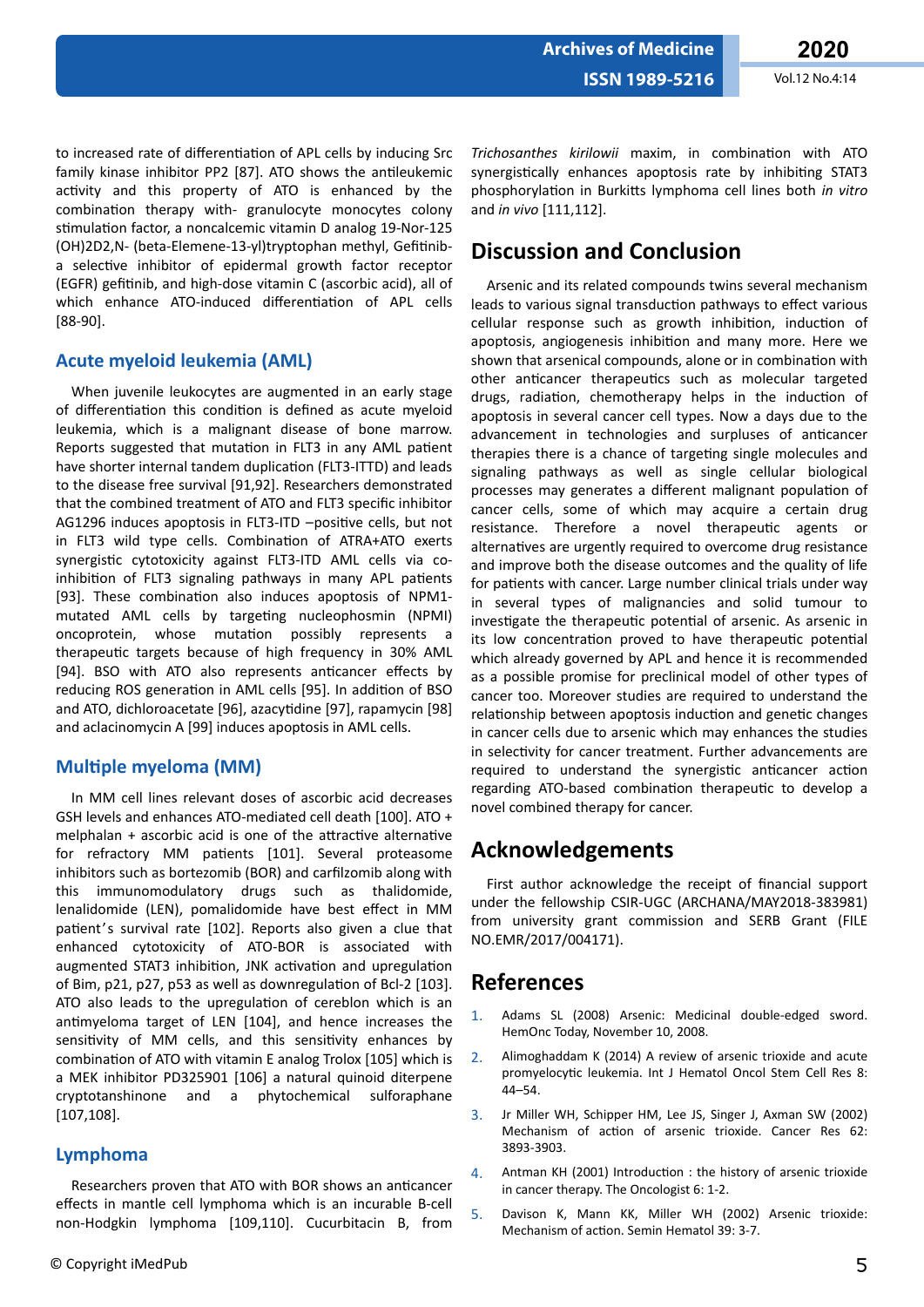- 6. Jing Y (2004) The PML-RARalpha fusion protein and targeted therapy for acute promyelocytic leukemia. Leuk Lymphoma 45: 639-648.
- 7. Zhang TD, Chen GQ, Wang ZG, Wang ZY, Chen SJ, et al. (2001) Arsenic trioxide, a therapeutic agent for APL. Oncogene 20: 7146-7153.
- 8. Lallemand-Breitenbach V, de Thé, H (2010) PML nuclear bodies. Cold Spring Harbor Perspectives in Biology 2: a000661.
- 9. Bernardi R, Pandolfi PP (2007) Structure, dynamics and functions of promyelocytic leukaemia nuclear bodies. Nat Rev Mol Cell Biol 8: 1006-1016
- 10. Percherancier Y, Germain-Desprez D, Galisson F, Mascle XH, Dianoux L, et al. (2009) Role of SUMO in RNF4-mediated promyelocytic leukemia protein (PML) degradation: sumoylation of PML and phospho-switch control of its SUMO binding domain dissected in living cells. J Biol Chem 284: 16595-16608.
- 11. Kang T, Ge M, Wang R, Zhen T, Xiuli Z, et al. (2019) Arsenic sulfide induces RAG1-dependent DNA damage for cell killing by inhibiting NFATc3 in gastric cancer cells. J Exp Clin Cancer Res 38: 487.
- 12. Zhi-Bin M, Hong-Yu X, Miao J, You-Lin Y, Lian-Xin L, et al. (2014) Arsenic trioxide induces apoptosis of human gastrointestinal cancer cells. World J Gastroenterol 20: 5505–5510.
- 13. Zhong L, Xu F, Chen F (2018) Arsenic trioxide induces the apoptosis and decreases NF-κB expression in lymphoma cell lines. Oncology Letters 16: 6267–6274.
- 14. Yih LH, Lee TC (2000) Arsenite induces p53 accumulation through an ATM-dependent pathway in human fibroblasts. Cancer Research 60: 6346-52.
- 15. John Lisa, Sauter ER, Herlyn M, Litwin S, Adler-Storthz K (2000) Endogenous p53 gene status predicts the response of human squamous cell carcinomas to wild-type p53. Cancer Gene Ther 7: 749-756.
- 16. Ishitsuka K, Hanada S, Uozumi K, Utsunomiya A, Arima T (2000) Arsenic Trioxide and the Growth of Human T-cell Leukemia Virus Type I Infected T-cell Lines. Leuk Lymphoma 37: 649-655.
- 17. Williams AB, Schumacher B (2016) p53 in the DNA-Damage-Repair Process. Cold Spring Harbor Perspectives in Medicine 6: a026070.
- 18. Yu Y, Zhang D, Huang H, Li J, Zhang M, et al. (2014) NF-κB1 p50 promotes p53 protein translation through miR-190 downregulation of PHLPP1. Oncogene 33: 996-1005.
- 19. Levine AJ (1997) p53, the cellular gatekeeper for growth and division. Cell 88: 323-331.
- 20. Carr MI, Jones SN (2016) Regulation of the Mdm2-p53 signaling axis in the DNA damage response and tumorigenesis. Transl Cancer Res 5: 707-724.
- 21. Shiloh Y (2003) ATM and related protein kinases: safeguarding genome integrity. Nat Rev Cancer 3: 155-168.
- 22. Laura Z, Domenico D, Giacomo B (2014) CHK2 kinase in the DNA damage response and beyond. J Mol Cell Biol 6: 442-457.
- 23. Zheng Y, Zhou M, Ye A, Li Q, Bai Y, Zhang Q (2010) The conformation change of Bcl-2 is involved in arsenic trioxideinduced apoptosis and inhibition of proliferation in SGC7901 human gastric cancer cells. World J Surg Oncol 8: 31.
- 24. Kumar S, Brown A, Tchounwou PB (2018) Trisenox disrupts MDM2-DAXX-HAUSP complex and activates p53, cell cycle

regulation and apoptosis in acute leukemia cells. Oncotarget 9: 33138-33148.

- 25. Liu L, Li Y, Xiong X, Qi K, Zhang C, et al. (2016) Low dose of arsenic trioxide inhibits multidrug resistant-related Pglycoprotein expression in human neuroblastoma cell line. Int J Oncol 49: 2319-2330.
- 26. Lam S, Li Y, Zheng C, Leung LL, Ho JC (2014) E2F1 downregulation by arsenic trioxide in lung adenocarcinoma. Int J Oncol 45: 2033-2043.
- 27. Porter AC, Fanger GR, Vaillancourt RR (1999) Signal transduction pathways regulated by arsenate and arsenite. Oncogene 18: 7794-7802.
- 28. Wu W, Graves LM, Jaspers I, Devlin RB, Reed W, et al. (1999) Activation of the EGF receptor signaling pathway in human airway epithelial cells exposed to metals. Am J Physiol 277: L924-L931.
- 29. Chen NY, Ma WY, Huang C, Ding M, Dong Z (2000) Activation of PKC is required for arsenite-induced signal transduction. J Environ Pathol Toxicol Oncol 19: 297-305.
- 30. Koul HK, Pal M, Koul S (2013) Role of p38 MAP Kinase Signal Transduction in Solid Tumors. Genes Cancer 4: 342-359.
- 31. Li D, Wei Y, Xu S, Niu Q, Zhang M, et al. (2018) A systematic review and meta-analysis of bidirectional effect of arsenic on ERK signaling pathway. Mol Med Rep 17: 4422-4432.
- 32. Cosentino-Gomes D, Rocco-Machado N, Meyer-Fernandes JR (2012) Cell signaling through protein kinase C oxidation and activation. Int J Mol Sci 13: 10697-10721.
- 33. Shen S, Li XF, Cullen WR, Weinfeld M, Le XC (2013) Arsenic binding to proteins. Chem Rev 113: 7769-7792.
- 34. Hayashi T, Hideshima T, Akiyama H, Richardson P, Schlossman RL, et al. (2002) Arsenic trioxide inhibits growth of human multiple myeloma cells in the bone marrow microenvironment. Molecular Cancer Therapeutics 1: 851-860.
- 35. Ishitsuka K, Ikeda R, Suzuki S, Ohno N, Utsunomiya A, et al. (1999) The inductive pathways of apoptosis and G1 phase accumulation by arsenic trioxide in an adult T-cell leukemia cell line, MT-1. Blood 94: 263b.
- 36. Xu W, Wang Y, Tong H, Qian W, Jin J (2014) Downregulation of hTERT: an important As2O3 induced mechanism of apoptosis in myelodysplastic syndrome. PloS One 9: e113199.
- 37. Chou WC, Hawkins AL, Barrett JF, Griffin CA, Dang CV (2001) Arsenic inhibition of telomerase transcription leads to genetic instability. The Journal of Clinical Investigation 108: 1541-1547.
- 38. Chen YC, Lin-Shiau SY, Lin JK (1998) Involvement of reactive oxygen species and caspase 3 activation in arsenite-induced apoptosis. J Cell Physiol 177: 324-333.
- 39. Pace C, Dagda R, Angermann J (2017) Antioxidants Protect against Arsenic Induced Mitochondrial Cardio-Toxicity. Toxics 5: 38.
- 40. Telford WG, Fraker PJ (1997) Zinc reversibly inhibits steroid binding to murine glucocorticoid receptor. Biochem Biophys Res Commun 238: 86-89.
- 41. Stoica A, Pentecost E, Martin MB (2000) Effects of arsenite on estrogen receptor-α expression and activity in MCF-7 breast cancer cells. Endocrinology 141: 3595-3602.
- 42. Roboz GJ, Dias S, Lam G, Lane WJ, Soignet SL, et al. (2000) Arsenic trioxide induces dose- and time-dependent apoptosis of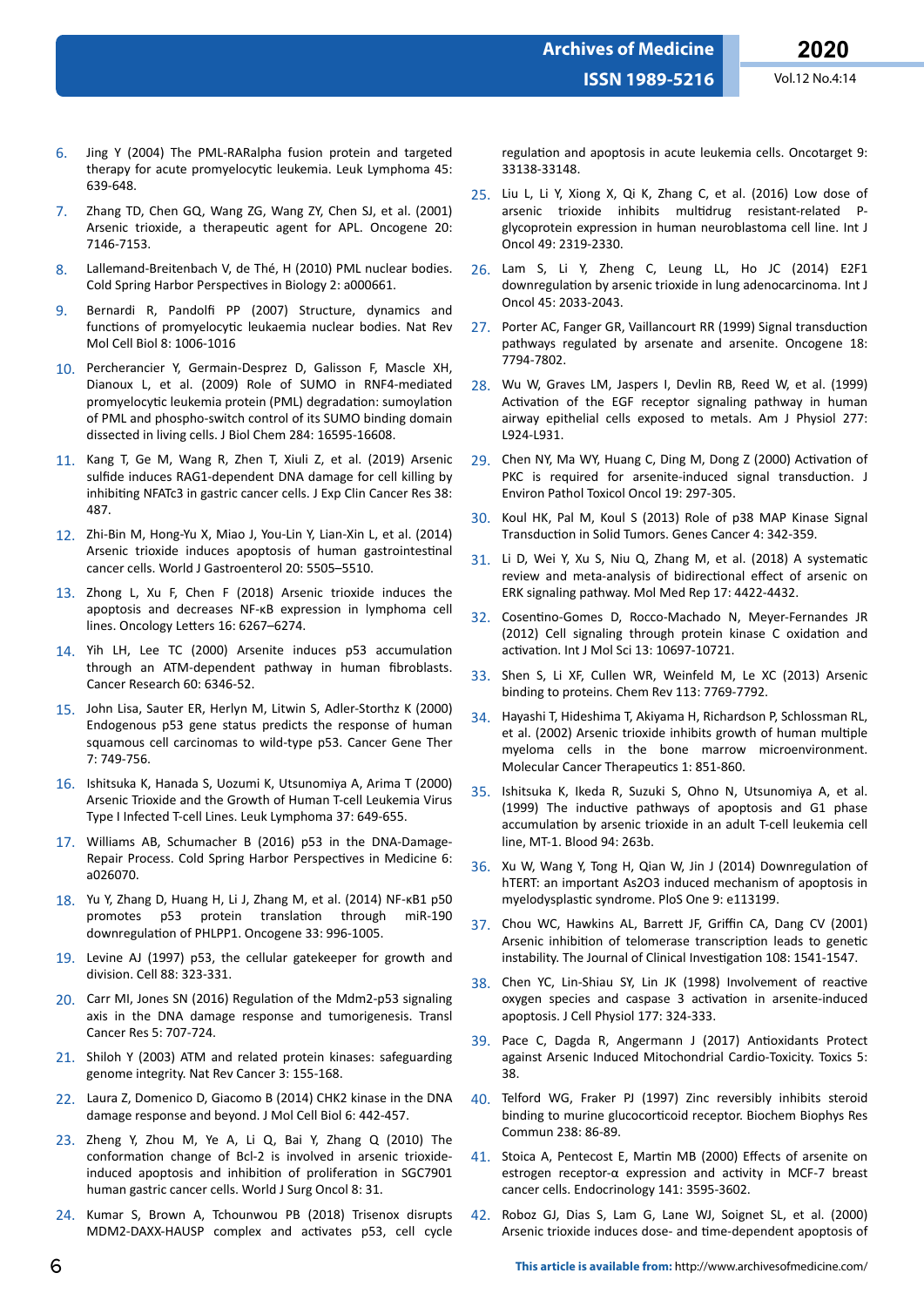- 43. Lew YS, Brown SL, Griffin RJ, Song CW, Kim JH (1999) Arsenic trioxide causes selective necrosis in solid murine tumors by vascular shutdown. Cancer Res 59: 6033-6037.
- 44. Li YM, Broome JD (1999) Arsenic targets tubulins to induce apoptosis in myeloid leukemia cells. Cancer Res 59: 776-780.
- 45. Felix K, Manna SK, Wise K, Barr J, Ramesh GT (2005) Low levels of arsenite activates nuclear factor-kappaB and activator protein-1 in immortalized mesencephalic cells. J Biochem Mol Toxicol 19: 67-77.
- 46. Cai X, Yu K, Zhang L, Li Y, Li Q, et al. (2015) Synergistic inhibition of colon carcinoma cell growth by Hedgehog-Gli1 inhibitor arsenic trioxide and phosphoinositide 3-kinase inhibitor LY294002. Onco Targets Ther 8: 877-883.
- 47. Chen QY, Costa M (2018) PI3K/Akt/mTOR signaling pathway and the biphasic effect of arsenic in carcinogenesis. Mol Pharmacol 94: 784-792.
- 48. Bao C, Kramata P, Lee HJ, Suh N (2018) Regulation of Hedgehog signaling in cancer by natural and dietary compounds. Mol Nutr Food Res 62: 10.
- 49. Xiong Y, Guo Y, Gao Y, Li S, Dai Z, et al. (2015) Synergism between arsenic trioxide and cydopamine in the inhibition of PC3 cell survival via the Hedgehog signaling pathway. Neoplasma p. 62.
- 50. Tai S, Xu L, Xu M, Zhang L, Zhang Y, et al. (2017) Combination of Arsenic trioxide and Everolimus (Rad001) synergistically induces both autophagy and apoptosis in prostate cancer cells. Oncotarget 8: 11206-11218.
- 51. Kang R, Zeh HJ, Lotze MT, Tang D (2011) The Beclin 1 network regulates autophagy and apoptosis. Cell Death Differ 18: 571-580.
- 52. Menon MB, Dhamija S (2018) Beclin 1 Phosphorylation at the Center of Autophagy Regulation. Front Cell Dev Biol 6: 137.
- 53. Dasari S, Tchounwou PB (2014) Cisplatin in cancer therapy: molecular mechanisms of action. Eur J Pharmacol 740: 364-378.
- 54. Ning Z, Wu ZM, McGowan E, Shi J, Zu-Bei H, et al. (2009) Arsenic trioxide and cisplatin synergism increase cytotoxicity in human ovarian cancer cells: Therapeutic potential for ovarian cancer. Cancer Sci 100: 2459-64.
- 55. Florea AM. Büsselberg D (2011) Cisplatin as an anti-tumor drug: cellular mechanisms of activity, drug resistance and induced side effects. Cancers 3: 1351-1371.
- 56. Tsai CW, Yang MD, Hsia TC, Chang WS, Hsu CM, Hsieh YH, et al. ( 2017) Dithiothreitol enhanced arsenic-trioxide-induced cell apoptosis in cultured oral cancer cells via mitochondrial dysfunction and endoplasmic reticulum stress. Environ Toxicol 32: 17-27.
- 57. Zhang N, Wu ZM, McGowan E, Shi J, Hong ZB, et al. ( 2009) Arsenic trioxide and cisplatin synergism increase cytotoxicity in human ovarian cancer cells: Therapeutic potential for ovarian cancer. Cancer Sci 100: 2459-2464.
- 58. Liu N, Tai S, Ding B, Thor RK, Bhuta S, et al. ( 2012) Arsenic trioxide synergizes with everolimus (Rad001) to induce cytotoxicity of ovarian cancer cells through increased autophagy and apoptosis. Endocr Relat Cancer 19: 711-723.
- 59. Ong PS, Chan SY, Ho PC (2011) Differential augmentative effects of buthionine sulfoximine and ascorbic acid in As2O3 -induced
- 60. Wei LH, Lai KP, Chen CA, Chia-Hsien C, Yun-Ju H, et al. ( 2005) Arsenic trioxide prevents radiation-enhanced tumor invasiveness and inhibits matrix metalloproteinase-9 through downregulation of nuclear factor kappaB. Oncogene 24: 390-398.
- 61. Kang YH, Lee SJ (2008) Role of p38 MAPK and JNK in enhanced cervical cancer cell killing by the combination of arsenic trioxide and ionizing radiation. Oncol Rep 20: 637-643.
- 62. Kim YW, Bae SM, Battogtokh G, Bang HJ, Ahn WS. (2012) Synergistic anti-tumor effects of combination of photodynamic therapy and arsenic compound in cervical cancer cells: *In vivo* and *in vitro* studies. PLoS One 7: e38583.
- 63. Byun JM, Jeong DH, Lee DS, Kim JR, Park SG, Kang MS, et al. (2013) Tetraarsenic oxide and cisplatin induce apoptotic synergism in cervical cancer. Oncol Rep 29: 1540-1546
- 64. Zhang W, Wang L, Fan Q, Xinai Wu, Feng Wang, et al. ( 2011) Arsenic trioxide re-sensitizes ERα-negative breast cancer cells to endocrine therapy by restoring ERα expression *in vitro* and *in vivo*. Oncol Rep 26: 621-628.
- 65. Liu H, Tao X, Ma F, Qiu J, Wu C, Wang M ( 2012) Radiosensitizing effects of arsenic trioxide on MCF-7 human breast cancer cells exposed to 89 strontium chloride. Oncol Rep 28: 1894-1902.
- 66. Guilbert C, Annis MG, Dong Z, Siegel PM, Miller WH Jr, et al. (2013) Arsenic trioxide overcomes rapamycin-induced feedback activation of AKT and ERK signaling to enhance the anti-tumor effects in breast cancer. PLoS One 8: e85995.
- 67. Kasukabe T, Okabe-Kado J, Kato N, Honma Y, Kumakura S ( 2015) Cotylenin A and arsenic trioxide cooperatively suppress cell proliferation and cell invasion activity in human breast cancer cells. Int J Oncol 46: 841-848.
- 68. Zhai B, Jiang X, He C, Dali Z, Lixin M, et al. (2015) Arsenic trioxide potentiates the anticancer activities of sorafenib against hepatocellular carcinoma by inhibiting Akt activation. Tumour Biol 36: 2323-2334.
- 69. Chen C, Zhang Y, Wang Y, Huang D, Xi Y, Qi Y (2011) Genistein potentiates the effect of arsenic trioxide against human hepatocellular carcinoma: Role of Akt and nuclear factor-κB. Cancer Lett 301: 75-84.
- 70. Huang A, Yue D, Liao D, Cheng L, Ma J, et al. (2016) Survivin T34A increases the therapeutic efficacy of arsenic trioxide in mouse hepatocellular carcinoma models. Oncol Rep 36: 3283-3290.
- 71. Jiang TT, Brown SL, Kim JH (2004) Combined effect of arsenic trioxide and sulindac sulfide in A549 human lung cancer cells in *vitro*. J Exp Clin Cancer Res 23: 259-262.
- 72. Jin HO, Yoon SI, Seo SK, Hyung-Chahn L, Sang-Hyeok W, et al. (2006) Synergistic induction of apoptosis by sulindac and arsenic trioxide in human lung cancer A549 cells via reactive oxygen species-dependent down-regulation of survivin. Biochem Pharmacol 72: 1228-1236.
- 73. Han YH, Kim SZ, Kim SH, Park WH (2008) Induction of apoptosis in arsenic trioxide-treated lung cancer A549 cells by buthionine sulfoximine. Mol Cells 26: 158-164.
- 74. Li H, Zhu X, Zhang Y, Xiang J, Chen H (2009) Arsenic trioxide exerts synergistic effects with cisplatin on non-small cell lung cancer cells via apoptosis induction. J Exp Clin Cancer Res 28: 110.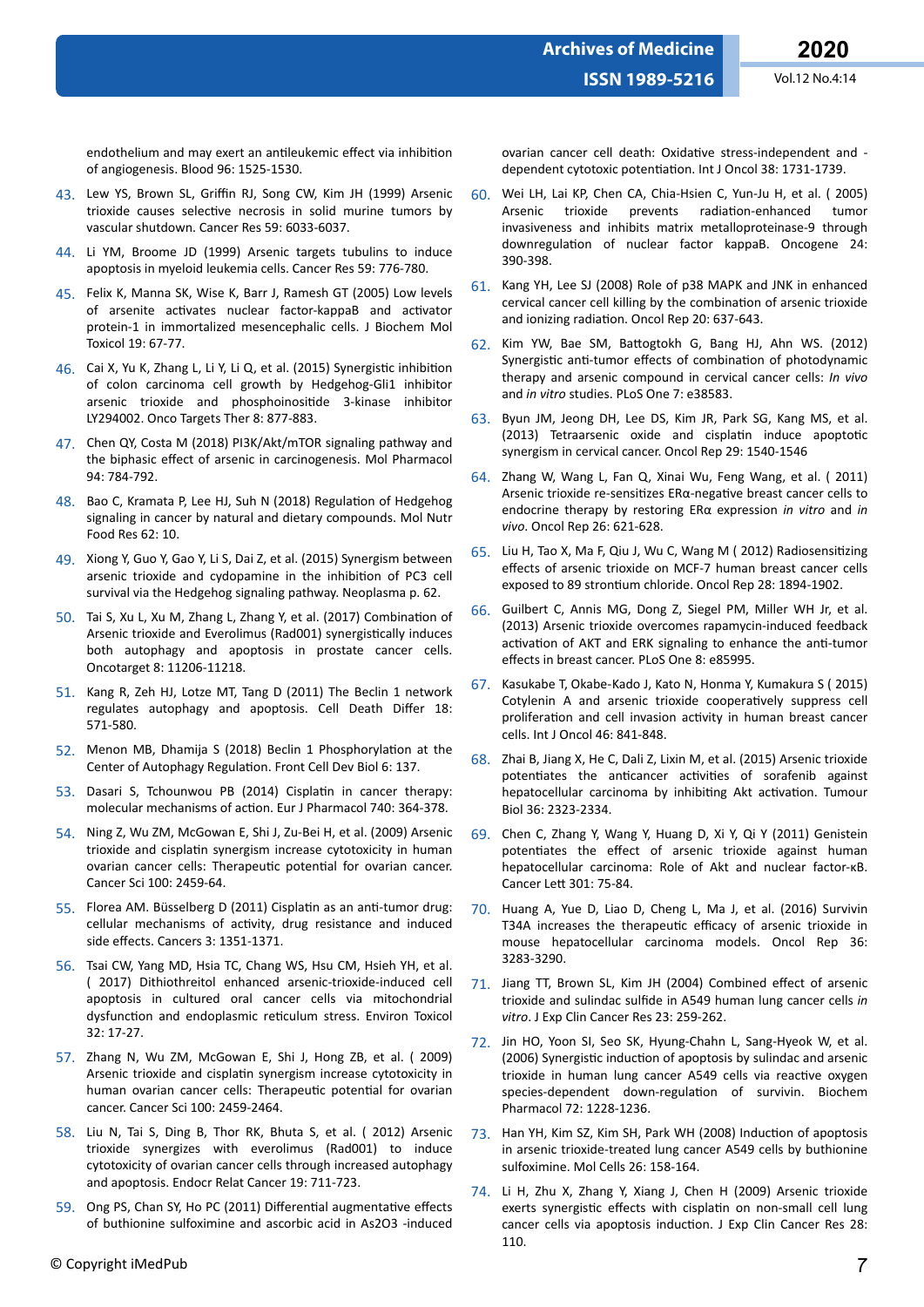- 75. Lam SK, Leung LL, Li YY, Zheng CY, Ho JC (2016) Combination effects of arsenic trioxide and fibroblast growth factor receptor inhibitor in squamous cell lung carcinoma. Lung Cancer 101: 111-119.
- 76. Sun XP, Zhang X, He C, Qiao H, Jiang X, et al. (2012) ABT-737 synergizes with arsenic trioxide to induce apoptosis of gastric carcinoma cells *in vitro* and *in vivo*. J Int Med Res 40: 1251-1264.
- 77. Cang S, Iragavarapu C, Savooji J, Song Y, Liu D (2015) ABT-199 (venetoclax) and BCL-2 inhibitors in clinical development. J Hematol Oncol 8: 129.
- 78. Wang W, Adachi M, Zhang R, Zhou J, Zhu D (2009) A novel combination therapy with arsenic trioxide and parthenolide against pancreatic cancer cells. Pancreas 38: e114-e123.
- 79. Lang M, Wang X, Wang H, Jie Dong, Chungen Lan, et al. (2016) Arsenic trioxide plus PX-478 achieves effective treatment in pancreatic ductal adenocarcinoma. Cancer Lett 378: 87-96.
- 80. Kim EH, Yoon MJ, Kim SU, Kwon TK, Sohn S, et al. (2008) Arsenic trioxide sensitizes human glioma cells, but not normal astrocytes, to TRAIL-induced apoptosis via CCAAT/ enhancerbinding protein homologous protein-dependent DR5 upregulation. Cancer Res 68: 266-275
- 81. Chiu HW, Lin JH, Chen YA, Ho SY, Wang YJ (2010) Combination treatment with arsenic trioxide and irradiation enhances cellkilling effects in human fibrosarcoma cells *in vitro* and *in vivo* through induction of both autophagy and apoptosis. Autophagy 6: 353-365.
- 82. Chiu HW, Lin W, Ho SY, Wang YJ (2011) Synergistic effects of arsenic trioxide and radiation in osteosarcoma cells through the induction of both autophagy and apoptosis. Radiat Res 175: 547-560.
- 83. Baumgartner M, Sturlan S, Roth E, Wessner B, Bachleitner-Hofmann T (2004) Enhancement of arsenic trioxide-mediated apoptosis using docosahexaenoic acid in arsenic trioxideresistant solid tumor cells. Int J Cancer 112: 707-712.
- 84. Ravandi F, Estey E, Jones D, et al. (2009) Effective treatment of acute promyelocytic leukemia with all-trans-retinoic acid, arsenic trioxide, and gemtuzumab ozogamicin. J Clin Oncol 27: 504-510.
- 85. Abaza Y, Kantarjian H, Garcia-Manero G, Elihu E, Gautam B, et al. (2017) Longterm outcome of acute promyelocytic leukemia treated with all-trans-retinoic acid, arsenic trioxide, and gemtuzumab. Blood 129: 1275-1283.
- 86. Kryeziu K, Jungwirth U, Hoda MA, Franziska F, Siegfried K, et al. (2013) Synergistic anticancer activity of arsenic trioxide with erlotinib is based on inhibition of EGFR-mediated DNA doublestrand break repair. Mol Cancer Ther 12: 1073-1084.
- 87. Lo-Coco F, Avvisati G, Vignetti M, Christian T, Sonia MO, et al. (2013) Retinoic acid and arsenic trioxide for acute promyelocytic leukemia. N Engl J Med 369: 111-121.
- 88. Tarkanyi I, Dudognon C, Hillion J, Pendino F, Lanotte M, et al. (2005) Retinoid/arsenic combination therapy of promyelocytic leukemia: Induction of telomerase-dependent cell death. Leukemia 19: 1806-1811.
- 89. de Thé H, Chen Z (2010) Acute promyelocytic leukaemia: Novel insights into the mechanisms of cure. Nature Reviews. Cancer 10: 775-783.
- 90. Rogers CS, Yedjou CG, Sutton DJ, Tchounwou PB (2014) Vitamin D3 potentiates the antitumorigenic effects of arsenic trioxide in human leukemia (HL-60) cells. Exp Hematol Oncol 3: 9.
- 91. Muto A, Kizaki M, Kawamura C, et al. (2001) A novel differentiation-inducing therapy for acute promyelocytic leukemia with a combination of arsenic trioxide and GM-CSF. Leukemia 15: 1176-1184.
- 92. Kumagai T, Shih LY, Hughes SV, Desmond JC, O'Kelly J, et al. (2005) 19-Nor1,25 (OH)2D2 (a novel, noncalcemic vitamin D analogue), combined with arsenic trioxide, has potent antitumor activity against myeloid leukemia. Cancer Res 65: 2488-2497.
- 93. Thiede C, Steudel C, Mohr B, Markus S, Ulrike S, et al. (2002) Analysis of FLT3-activating mutations in 979 patients with acute myelogenous leukemia: Association with FAB subtypes and identification of subgroups with poor prognosis. Blood 99: 4326-4335.
- 94. Takahashi S, Harigae H, Yokoyama H, Izumi I, Shouri A, et al. (2006) Synergistic effect of arsenic trioxide and flt3 inhibition on cells with flt3 internal tandem duplication. Int J Hematol 84: 256-261.
- 95. El-Hajj H, Dassouki Z, Berthier C, Raffoux E, Ades L, et al. (2015) Retinoic acid and arsenic trioxide trigger degradation of mutated NPM1, resulting in apoptosis of AML cells. Blood 125: 3447-3454.
- 96. Tanaka Y, Komatsu T, Shigemi H, Yamauchi T, Fujii Y (2014) BIMEL is a key effector molecule in oxidative stress-mediated apoptosis in acute myeloid leukemia cells when combined with arsenic trioxide and buthionine sulfoximine. BMC Cancer 14: 27
- 97. Emadi A, Sadowska M, Carter-Cooper B, Bhatnagar V, van der Merwe I, et al. (2015) Perturbation of cellular oxidative state induced by dichloroacetate and arsenic trioxide for treatment of acute myeloid leukemia. Leuk Res 39: 719-729.
- 98. Chau D, Ng K, Chan TS, Cheng YY, Fong B, Tam S, et al. (2015) Azacytidine sensitizes acute myeloid leukemia cells to arsenic trioxide by up-regulating the arsenic transporter aquaglyceroporin 9. J Hematol Oncol 8: 46.
- 99. Dembitz V, Lalic H, Ostojic A, Vrhovac R, Banfic H, et al. (2015) The mechanism of synergistic effects of arsenic trioxide and rapamycin in acute myeloid leukemia cell lines lacking typical t (15;17) translocation. Int J Hematol 102: 12-24.
- 100. Ye Y, Xu X, Zhang M, Dafa Q, Xiaochun B, et al. (2015) Low-dose arsenic trioxide combined with aclacinomycin a synergistically enhances the cytotoxic effect on human acute myelogenous leukemia cell lines by induction of apoptosis. Leuk Lymphoma 56: 3159-3167
- 101. Grad JM, Bahlis NJ, Reis I, Oshiro MM, Dalton WS, et al. (2001) Ascorbic acid enhances arsenic trioxide-induced cytotoxicity in multiple myeloma cells. Blood 98: 805-913.
- 102. Berenson JR, Boccia R, Siegel D, et al. (2006) Efficacy and safety of melphalan, arsenic trioxide and ascorbic acid combination therapy in patients with relapsed or refractory multiple myeloma: A prospective, multicenter, phase II, single-arm study. Br J Haematol 135: 174-183.
- 103. Stewart AK (2012) Novel therapeutics in multiple myeloma. Hematol 17: S105-S108.
- 104. Wen J, Feng Y, Huang W, Chen H, Liao B, et al. (2010) Enhanced antimyeloma cytotoxicity by the combination of arsenic trioxide and bortezomib is further potentiated by p38 MAPK inhibition. Leuk Res 34: 85-92.
- 105. Jian Y, Gao W, Geng C, Zhou H, Leng Y, et al. (2017) Arsenic trioxide potentiates sensitivity of multiple myeloma cells to